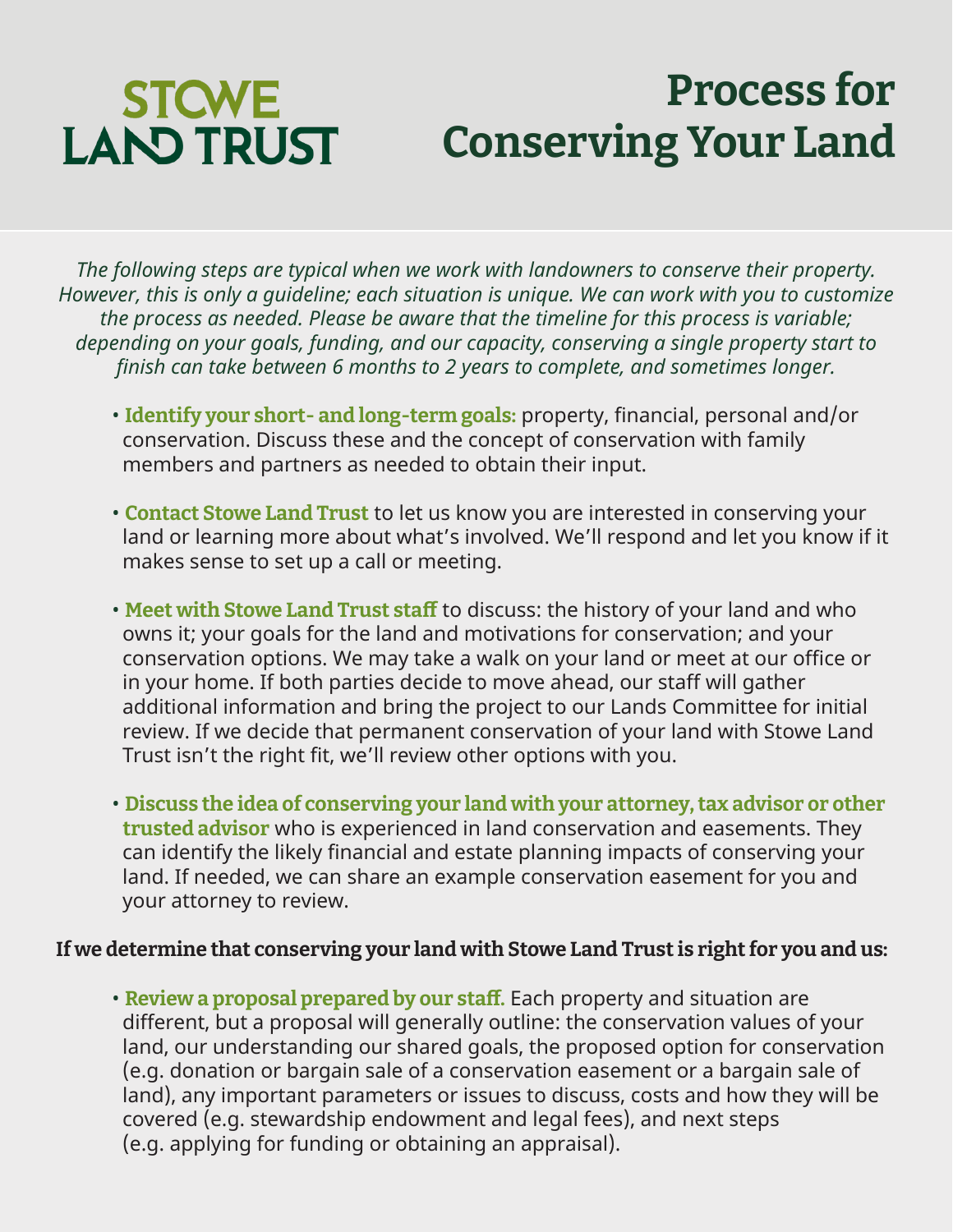If you are donating a conservation easement, you may also be asked to donate funds to cover legal costs and/or a stewardship endowment to ensure that Stowe Land Trust has the resources to ensure your land is cared for in perpetuity.

- **Finalize the proposal and move forward with next steps.** If there are items in the initial proposal that you don't understand or agree with, contact us to discuss. We'll work with you to clarify and, if possible, find mutually agreeable solutions. At this point, we may proceed with some preliminary steps of obtaining an appraisal, applying for public funding, talking with our partners, and/or doing some additional project planning. Or we may go straight to the next step of obtaining approval to proceed.
- **Wait to receive Stowe Land Trust pre-approval.** For every potential conservation project, our Lands Committee completes a full review and makes a recommendation to our Board of Directors to proceed. If approved, we can proceed with working together to conserve your land!
- **Proceed with next steps.** These may include preparing and signing a contract for the sale of your land or development rights, obtaining an appraisal, applying for funding and/or beginning due diligence - and fundraising, if necessary.
- **Share information about your property with Stowe Land Trust.** This may include surveys, deeds, title insurance, mortgage information and your current forest management plan.
- **Review the easement and other project documents** our staff prepares. Your legal counsel will be able to assist. These may include deeds, a conservation easement, a baseline documentation report, an environmental assessment.
- **Disclose any potential hazardous waste sites** such as old dumps, mining areas, storage tanks and other potential sources of pollutants on the property and to remediate these if necessary. If the property has a mortgage, you will be asked to obtain a mortgage subordination from the lender.
- **Meet with your legal counsel** and Stowe Land Trust staff to review all the documentation and finalize the easement terms. Set a closing either at the land trust or a participating lawyer's office.
- **Sign and record the conservation easement** and/or deeds and any associated documents at the closing. If you are receiving full or partial payment for your land or a conservation easement, you will receive that at the closing. If you owe Stowe Land Trust any payments for legal fees or a stewardship endowment, that will also typically be paid at closing.